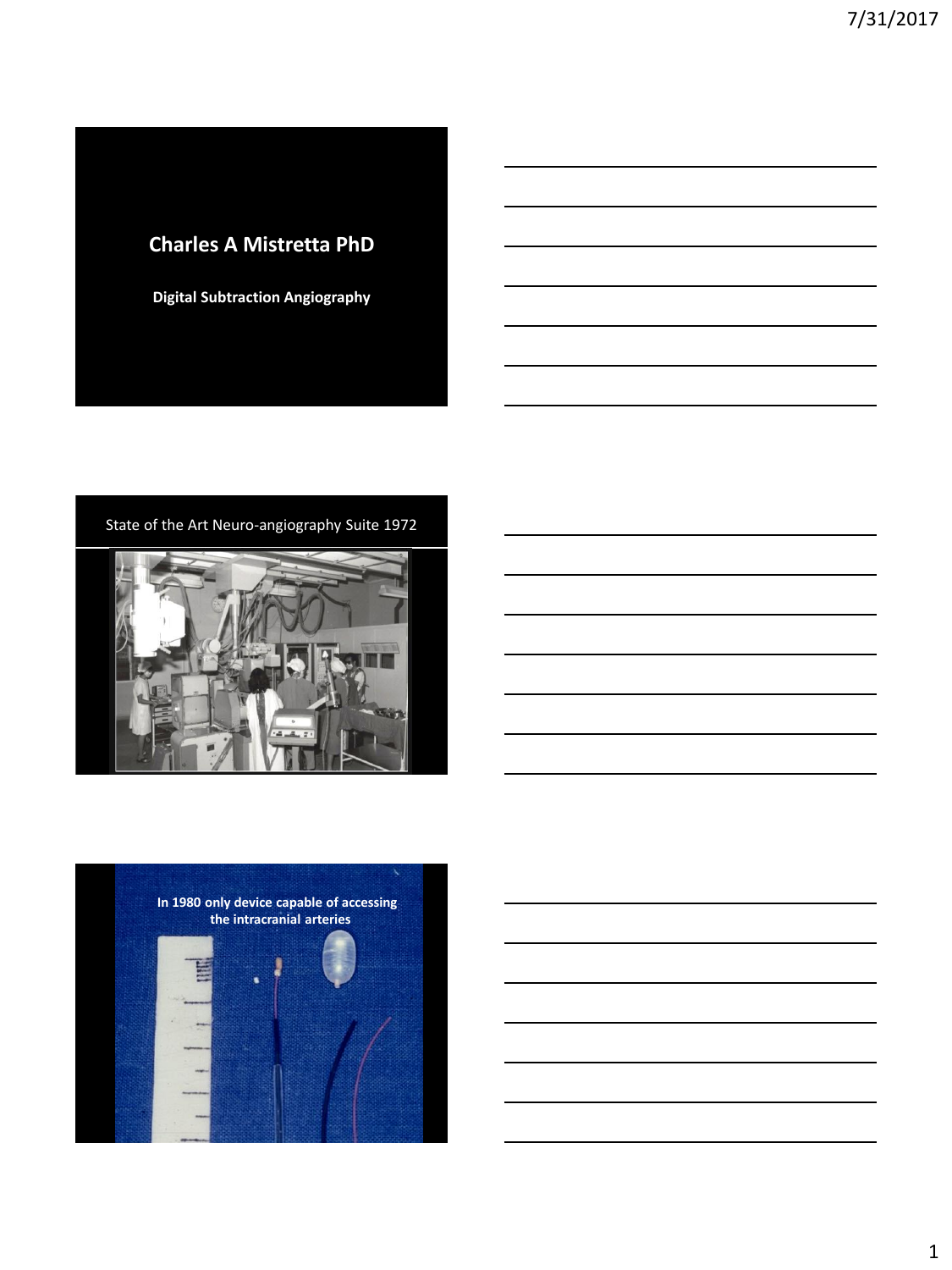

### Enter Chuck Mistretta



#### **NOTES**

The Silicon Storage Tube:<br>A New Method of Image Storage in Fluoroscopy CHARLES A. MISTRETTA, PHD MICHAEL G. ORT, MS JOHN R. CAMERON, PHD PAUL R. MORAN, PHD

**Investigative Radiology May-June 1972**

**The simplest mode of operation uses only the conventional footswitch. Pressing this switch turns on the x-rays for fluoroscopy in the usual manner and initiates an erase cycle on the storage tube. When the footswitch is released, a write cycle is initiated while the x-rays are held on for just long enough (about 10 milliseconds) to write one TV frame on the storage tube. This image is then continuously displayed while the x-rays are off.**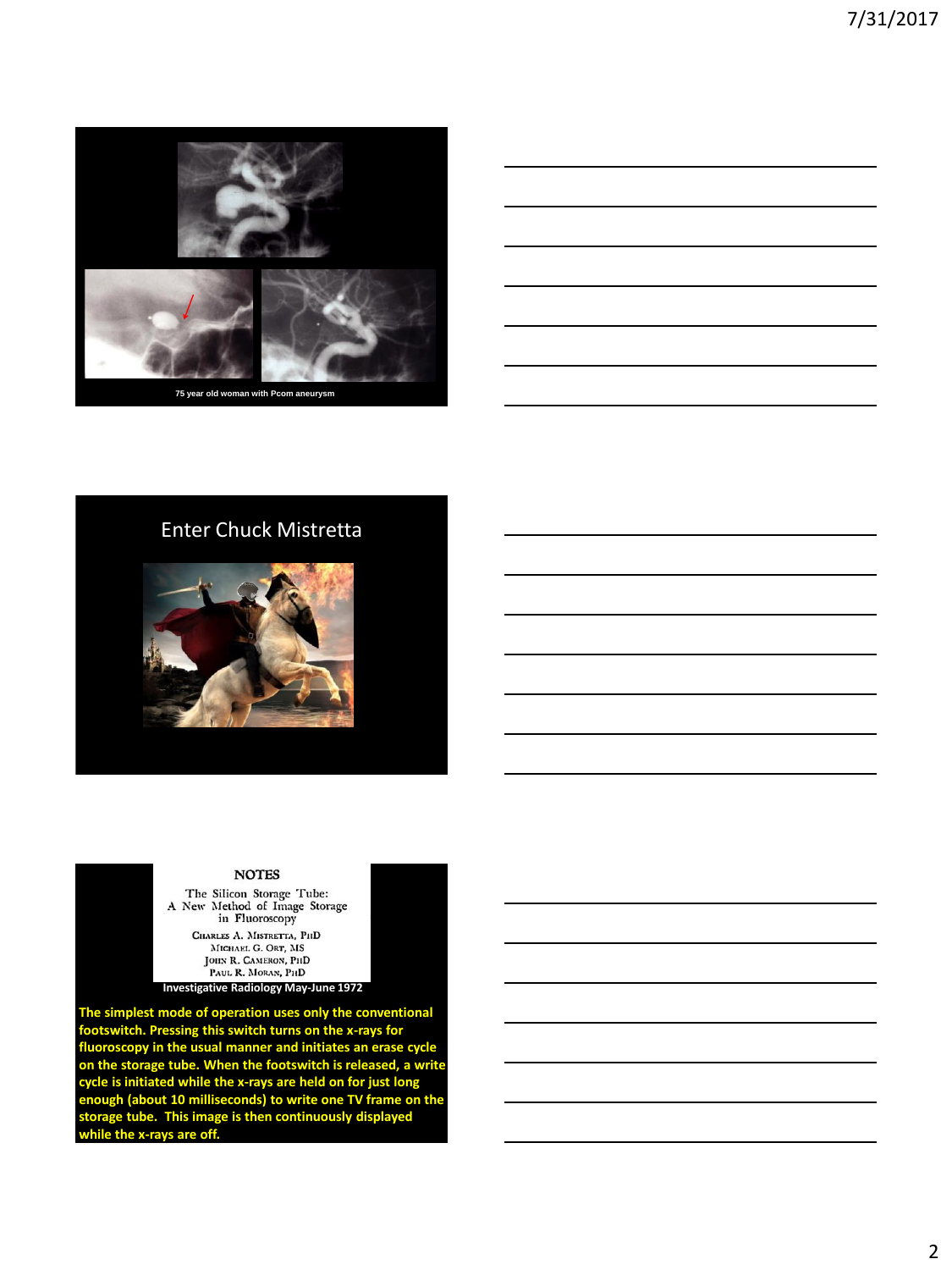### **Why this was important**

**It allowed the user to examine details of a region of interest without continued x-ray exposure. Analogous today to the appplication called "last image hold".** 



#### **Why this was important**

**Added a dynamic component to the storage tube capability. Further reduced the radiation exposure required by simplifying the location and catheterization of arteries.**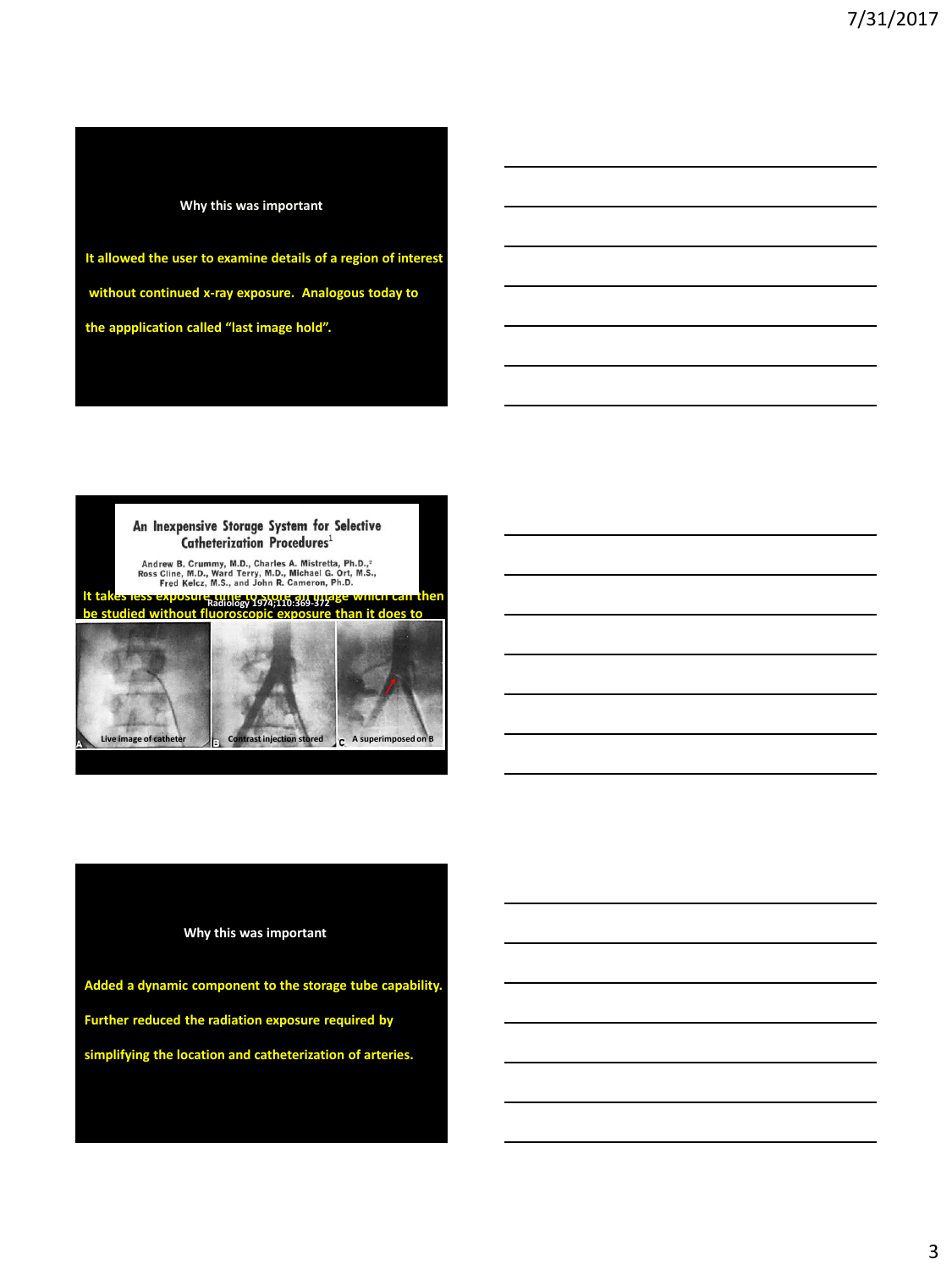# START OF A NEW ERA !

# INVENTION OF DSA

**Kruger RA, Mistretta CA, Lancaster J. et al: A digital video image processor for real time X-ray subtraction imaging Optic Eng 17: 652-657:1978**

### **INVENTION OF DSA**

**Kruger RA, Mistretta CA, Mistretta CA, Mistretta CA, A, Real time computerized in the computerized in the computerized in the computerized in the computerized in the computation of the computerized in the computerized in Fluorosco** 

**Kruger RA, Nistra Ca, House, Ca, House, Ca, Computerized fluoroscopy In real time for all and cardiovasive visualization of the cardiovascular system Preliminary** 

**Ergun DL, Mi broscopy Radiology 132; 739-742, 1979**

**Chuck with the DVIP UW 1980**

|                |       | <b>Clinical Applications of Computerized Fluoroscopy</b>                                                                                                                                                                                                                                                                                                                                                                                                                                                                                                            |                       |
|----------------|-------|---------------------------------------------------------------------------------------------------------------------------------------------------------------------------------------------------------------------------------------------------------------------------------------------------------------------------------------------------------------------------------------------------------------------------------------------------------------------------------------------------------------------------------------------------------------------|-----------------------|
|                |       | The Extracranial Carotid Arteries <sup>1</sup>                                                                                                                                                                                                                                                                                                                                                                                                                                                                                                                      |                       |
|                |       | Charles M. Strother, M.D., Joseph F. Sackett, M.D., Andrew B. Crummy, M.D., Finn G. Lilleas. M.D.,<br>William J. Zwiebel, M.D., William D. Turnipseed, M.D., Manucher Javid, M.D.,<br>Charles A. Mistretta, Ph.D., Robert A. Kruger, Ph.D., David L. Ergun, M.S., and Chorng G. Shaw, M.S.                                                                                                                                                                                                                                                                          |                       |
|                |       | Radiology 1980;136:781-783                                                                                                                                                                                                                                                                                                                                                                                                                                                                                                                                          |                       |
|                |       |                                                                                                                                                                                                                                                                                                                                                                                                                                                                                                                                                                     |                       |
|                |       | A $\frac{1}{15}$ th-second mask was obtained 4-5 seconds after the<br>start of the injection; then, as the carotid arteries began<br>to opacify, a series of $\frac{1}{15}$ -second exposures was used to<br>provide 10-bit subtraction images at a rate of one every<br>1.5 seconds, which in our experience is near the minimum<br>needed to ensure imaging of the carotid artery at near-<br>maximal opacification during passage of the contrast<br>bolus. Using this technique, it is possible to obtain 3 or 4<br>separate projections during an examination. |                       |
|                |       |                                                                                                                                                                                                                                                                                                                                                                                                                                                                                                                                                                     |                       |
|                |       | ORIGINAL                                                                                                                                                                                                                                                                                                                                                                                                                                                                                                                                                            | <b>POST PROCESSED</b> |
| <b>IA RCCA</b> | IV CF |                                                                                                                                                                                                                                                                                                                                                                                                                                                                                                                                                                     |                       |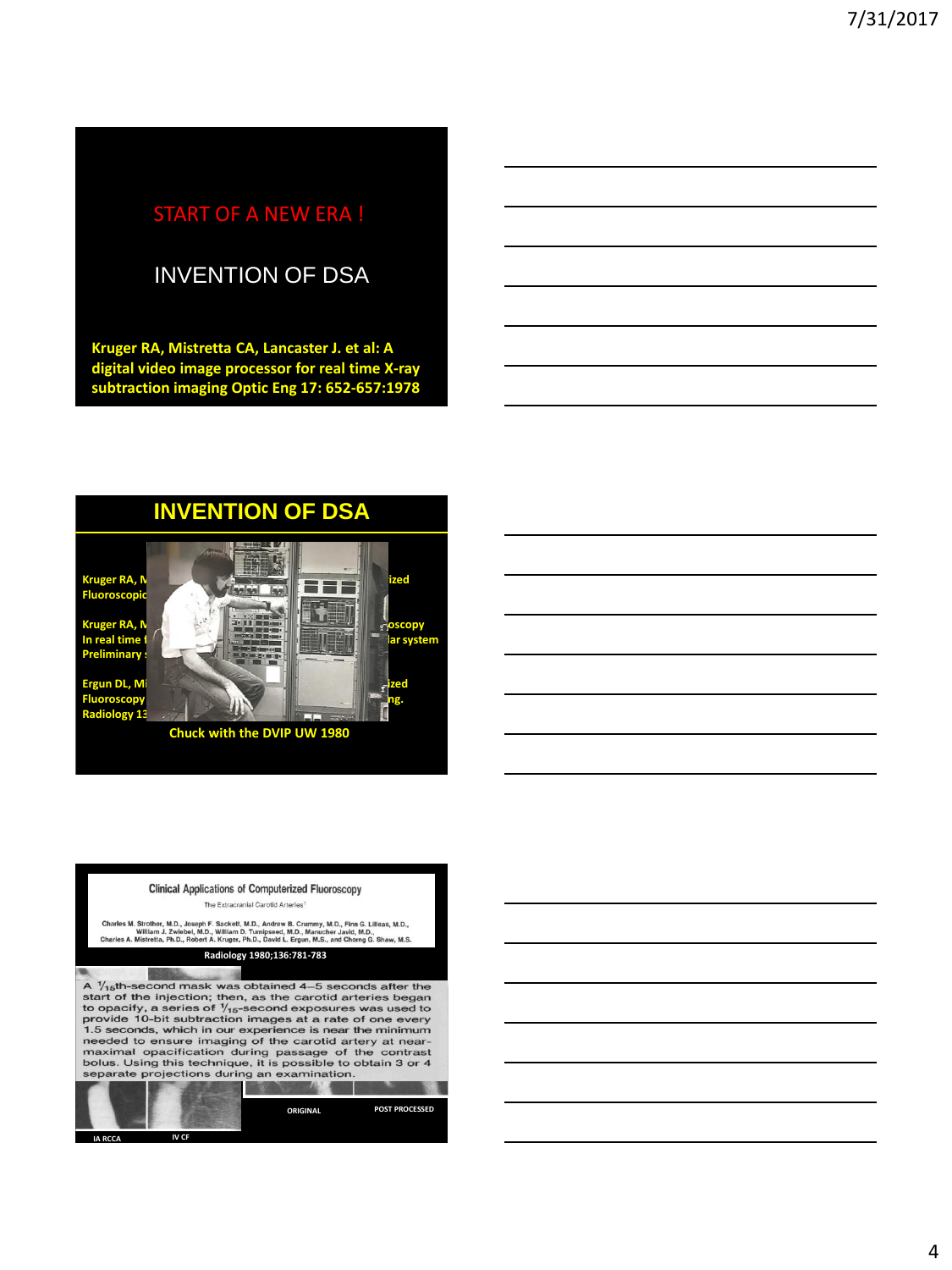

**Strother CM, Sackett JF, Crummy AB, Mistretta CA, et al: Intravenous video arteriography of the intracranial vasculature. AJNR 1981 2:215-218,**







5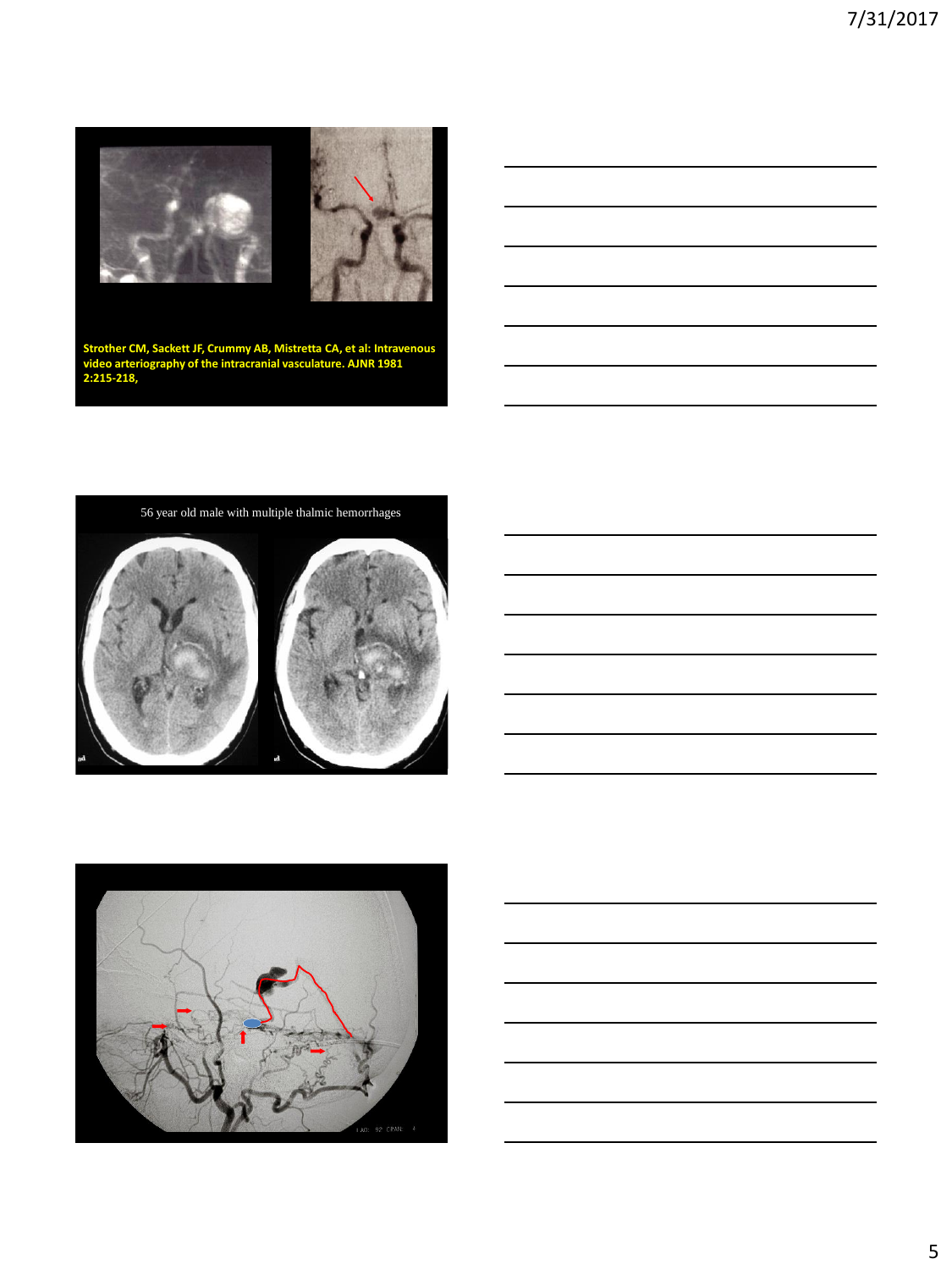





## **Why this was a quantum advance**

- **It allowed visualization of vasculature in real time without it being obscured by bone. The capability for a user to "see", was the advance that enabled the development of endovascular therapies.**
- **The platform and concepts of DVIP 1 were used by Chuck and his team, along with other researchers worldwide, to produced derivatives and improvements that are the basis of angiography systems today.**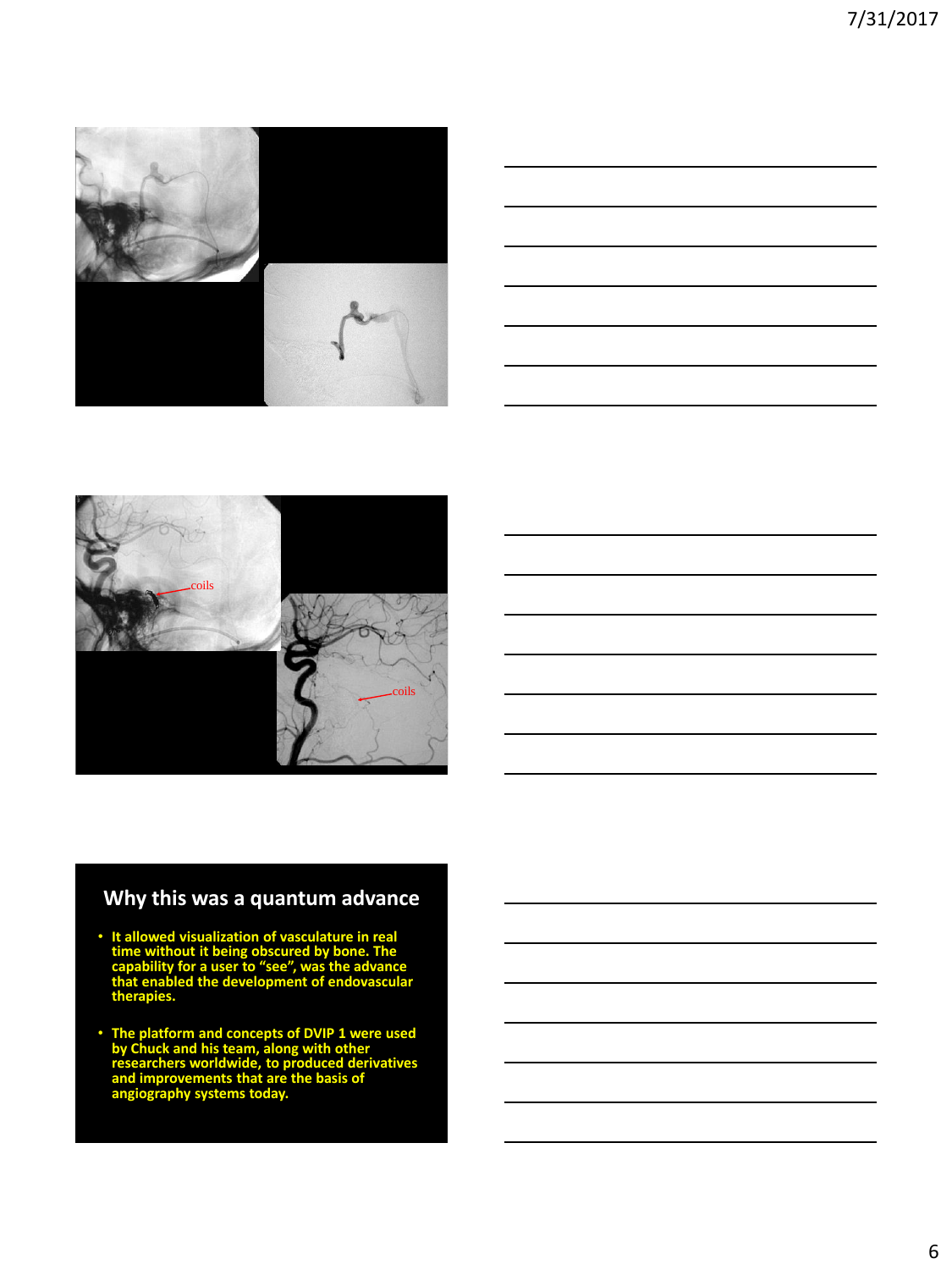After commercialization of DSA at the 1980 RSNA Chuck and his team continued to make fundamental contributions to the further development of the technique. As MRI became available he became enamored with the unexplored possibilities of using this new modality for diagnostic studies. He began early research in MR publishing his first paper in 1992.Dr. Grist will give the details of his many contributions to MR imaging.



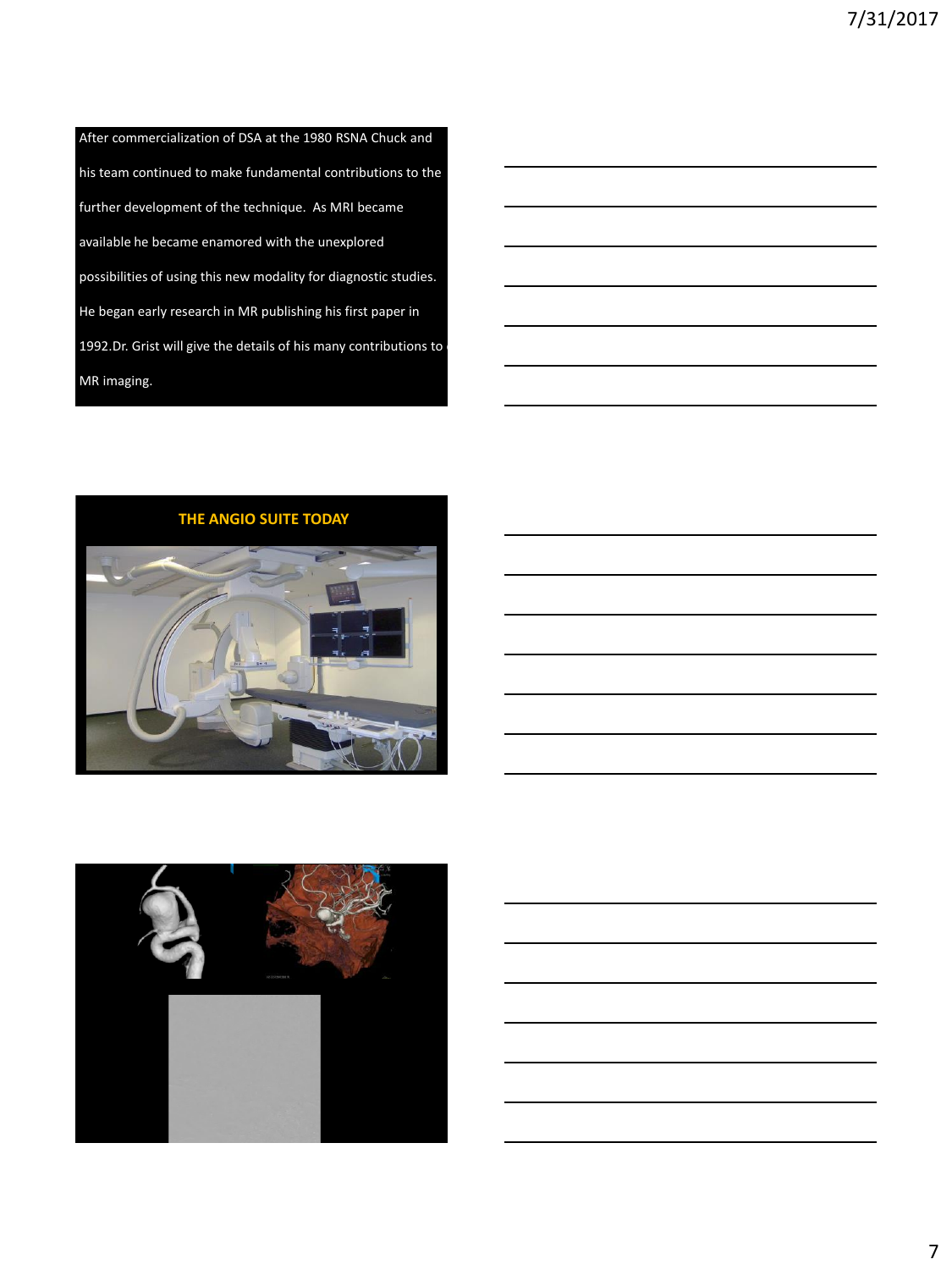





**AS A BOLUS PASSES DOWNSTREAM THE RATIO BETWEEN THE CONTRAST BLOOD MIXTURE AND NON-OPACIFIED BLOOD OSCILLATES DURING EVERY CARDIAC CYCLE. THIS IS SEEN IN THE TCCs AS PULSATILITY WAVEFORMS**



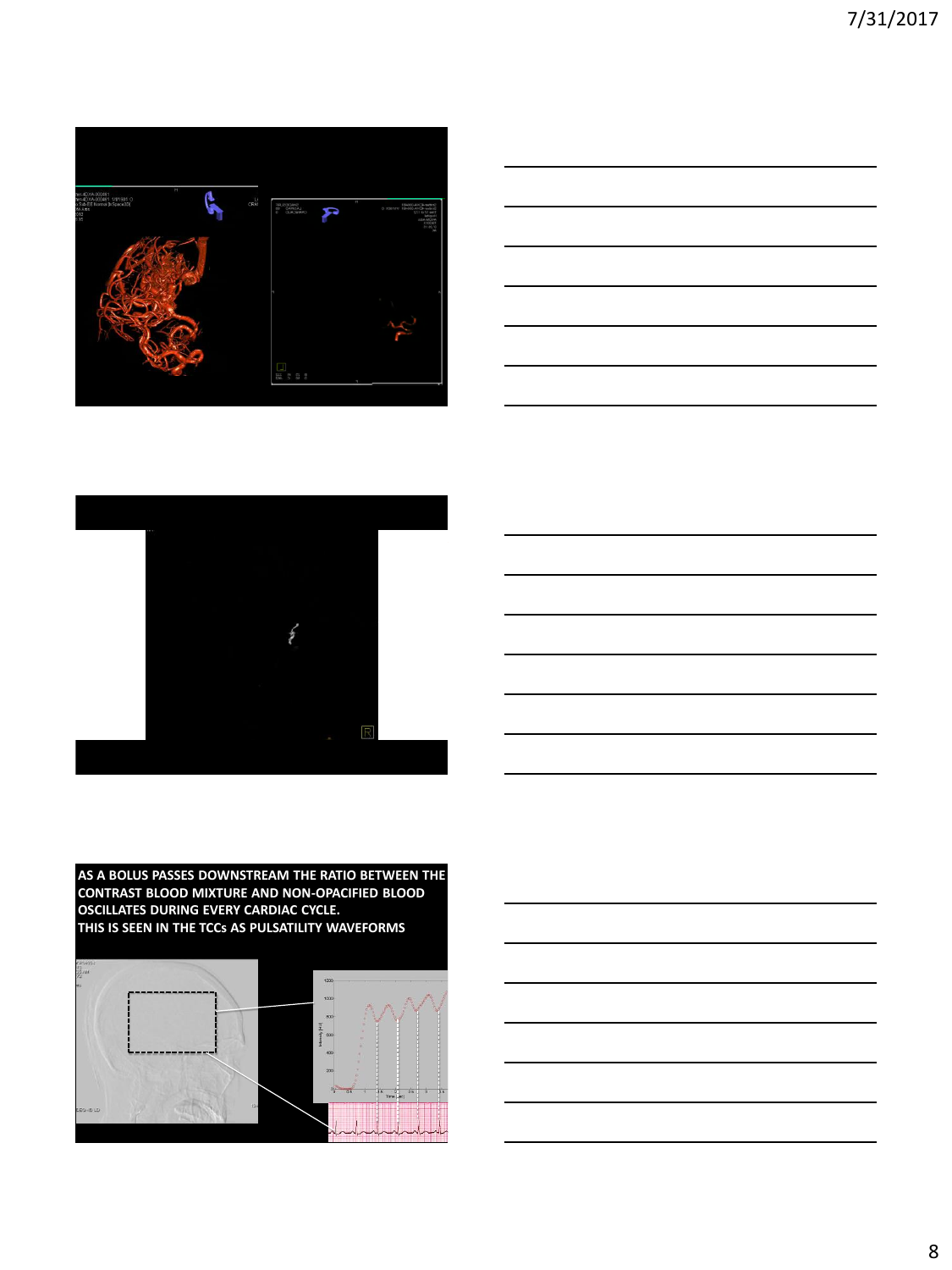